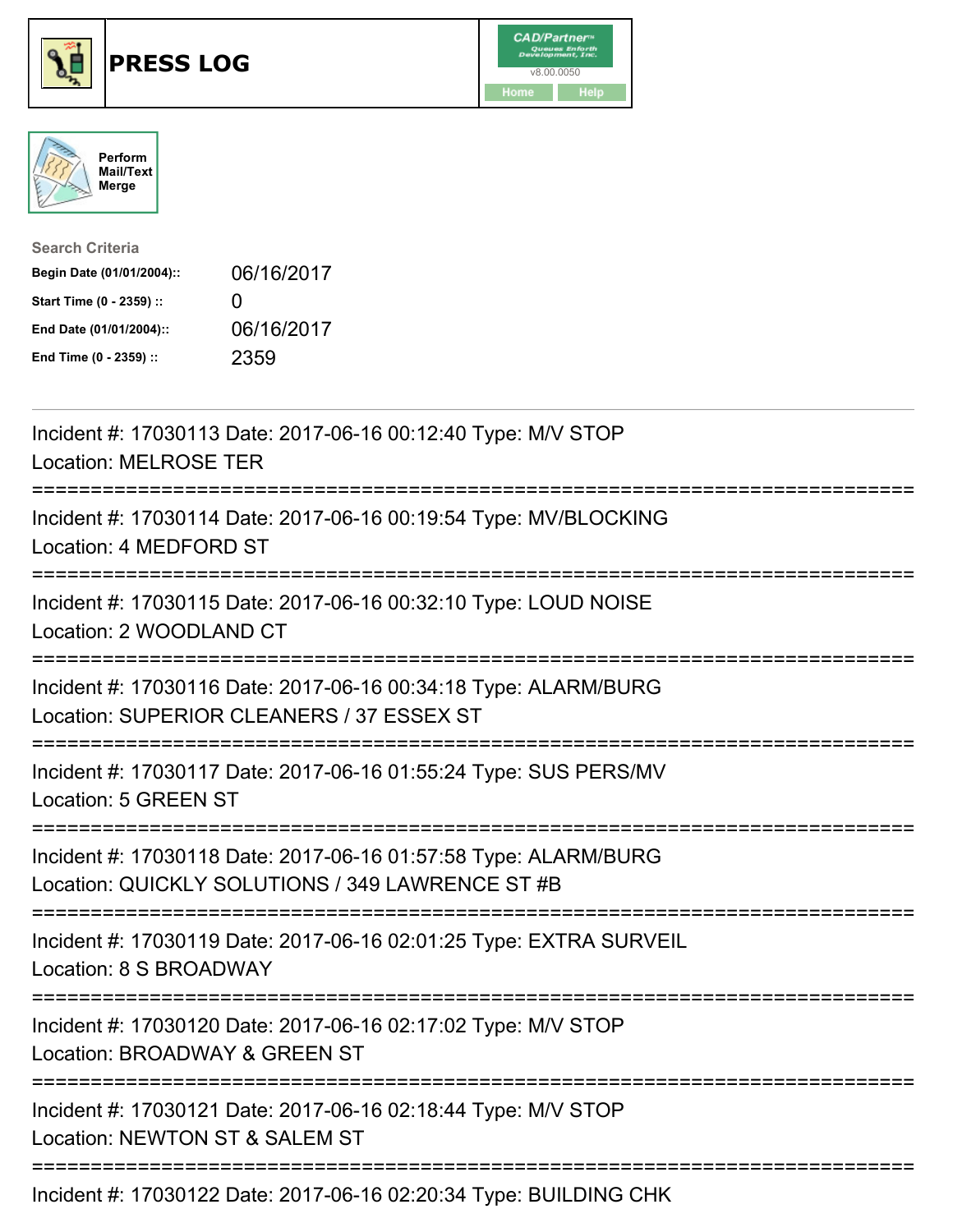| Location: SEVEN ELEVEN / 370 BROADWAY                                                                                                        |
|----------------------------------------------------------------------------------------------------------------------------------------------|
| Incident #: 17030123 Date: 2017-06-16 02:23:23 Type: M/V STOP<br>Location: LAWRENCE ST & HAMPSHIRE ST<br>-----------------------             |
| Incident #: 17030124 Date: 2017-06-16 02:23:31 Type: M/V STOP<br>Location: BROADWAY & MANCHESTER ST                                          |
| Incident #: 17030125 Date: 2017-06-16 02:26:56 Type: M/V STOP<br>Location: 5 GREEN ST                                                        |
| Incident #: 17030126 Date: 2017-06-16 02:31:36 Type: MEDIC SUPPORT<br>Location: 111 GARDEN ST FL 2                                           |
| Incident #: 17030127 Date: 2017-06-16 02:49:53 Type: BUILDING CHK<br>Location: C + D AUTO GLASS / 21 WEST ST<br>:=========================== |
| Incident #: 17030128 Date: 2017-06-16 02:56:15 Type: M/V STOP<br>Location: FITZ ST & LAWRENCE ST                                             |
| Incident #: 17030129 Date: 2017-06-16 03:02:18 Type: M/V STOP<br>Location: 242 HAVERHILL ST                                                  |
| Incident #: 17030130 Date: 2017-06-16 03:04:59 Type: ASSSIT OTHER PD<br>Location: 30 GREENFIELD ST                                           |
| Incident #: 17030131 Date: 2017-06-16 03:14:04 Type: M/V STOP<br>Location: ANDOVER ST & BEACON ST                                            |
| Incident #: 17030132 Date: 2017-06-16 03:24:15 Type: M/V STOP<br>Location: 50 BROADWAY                                                       |
| Incident #: 17030133 Date: 2017-06-16 03:27:27 Type: M/V STOP<br>Location: MARKET ST & S UNION ST                                            |
| Incident #: 17030134 Date: 2017-06-16 03:30:04 Type: M/V STOP<br>Location: HAVERHILL ST & JACKSON ST                                         |
| Incident #: 17030135 Date: 2017-06-16 03:41:58 Type: MEDIC SUPPORT<br>Location: 202 OSGOOD ST                                                |
| Incident #: 17030136 Date: 2017-06-16 03:44:45 Type: EXTRA SURVEIL                                                                           |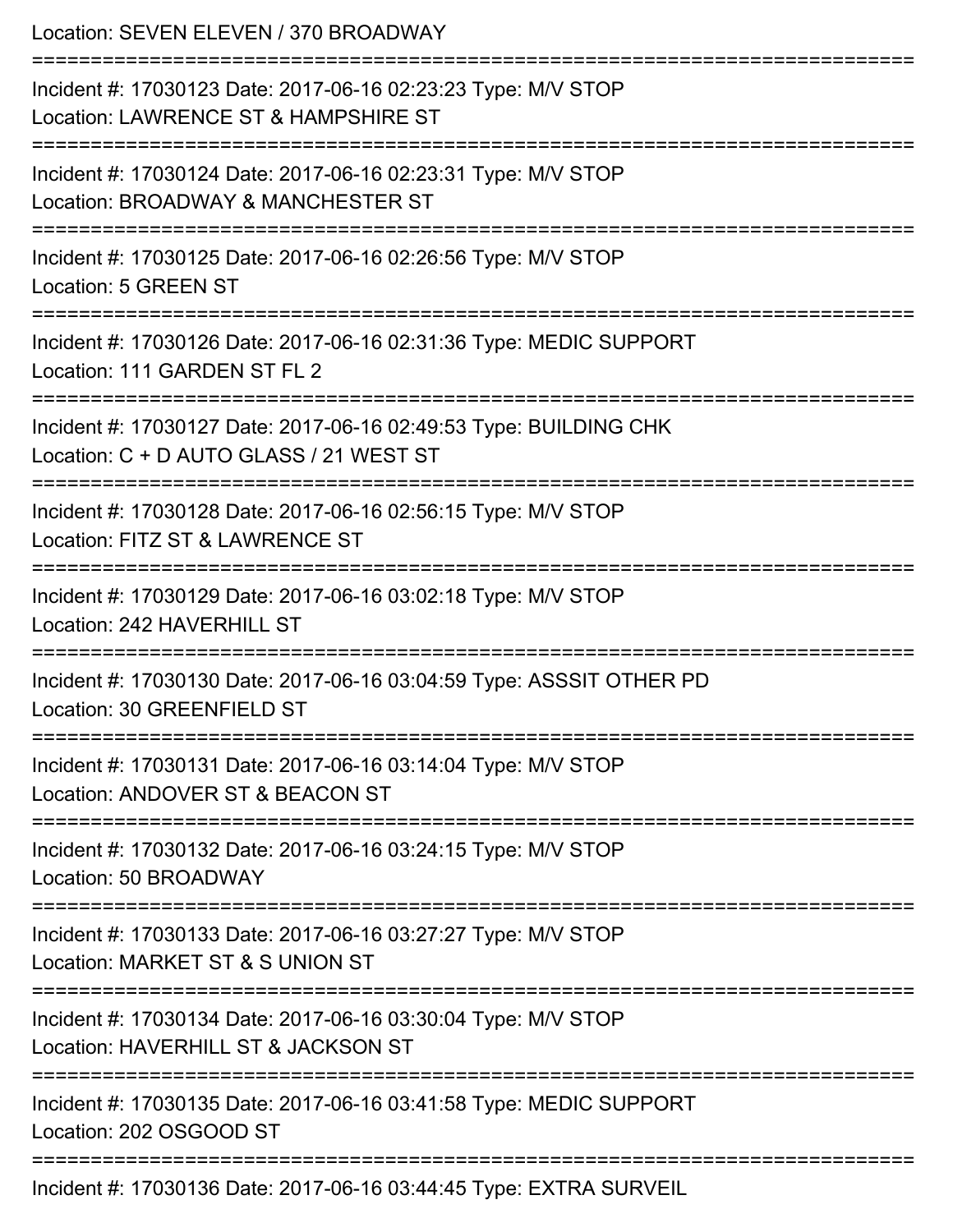| Incident #: 17030137 Date: 2017-06-16 04:32:14 Type: M/V STOP<br>Location: 201 HAVERHILL ST                    |
|----------------------------------------------------------------------------------------------------------------|
| Incident #: 17030138 Date: 2017-06-16 04:38:00 Type: M/V STOP<br>Location: TOW / PARK ST & TRENTON ST          |
| Incident #: 17030139 Date: 2017-06-16 05:12:07 Type: ALARM/BURG<br>Location: RIOS RESIDENCE / 61 CONGRESS ST   |
| Incident #: 17030140 Date: 2017-06-16 05:21:32 Type: EXTRA SURVEIL<br>Location: 111 GARDEN ST #2               |
| Incident #: 17030141 Date: 2017-06-16 05:44:00 Type: ALARMS<br>Location: LAWRENCE HIGH SCHOOL / 70 N PARISH RD |
| Incident #: 17030142 Date: 2017-06-16 05:58:48 Type: TOW/REPOSSED<br>Location: 100 CAMBRIDGE ST                |
| Incident #: 17030143 Date: 2017-06-16 06:22:57 Type: DEATH SUDDEN<br>Location: 81 LYNN ST                      |
| Incident #: 17030144 Date: 2017-06-16 06:43:44 Type: WARRANT SERVE<br>Location: ARREST / 87 AMHERST ST         |
| Incident #: 17030145 Date: 2017-06-16 07:02:12 Type: DETAIL<br>Location: ROAD WORK / DURHAM ST & S BROADWAY    |
| Incident #: 17030146 Date: 2017-06-16 07:14:13 Type: ALARM/BURG<br>Location: ESSEX TOWERS / 18 FRANKLIN ST     |
| Incident #: 17030147 Date: 2017-06-16 07:14:58 Type: PARK & WALK<br>Location: 205 BROADWAY                     |
| Incident #: 17030148 Date: 2017-06-16 07:41:29 Type: UNATENEDCHILD<br>Location: DUNKIN DONUTS / 63 S UNION ST  |
| Incident #: 17030149 Date: 2017-06-16 07:44:04 Type: SUS PERS/MV<br>Location: HILL ST & PLEASANT ST            |
| Incident #: 17030150 Date: 2017-06-16 07:55:13 Type: M/V STOP                                                  |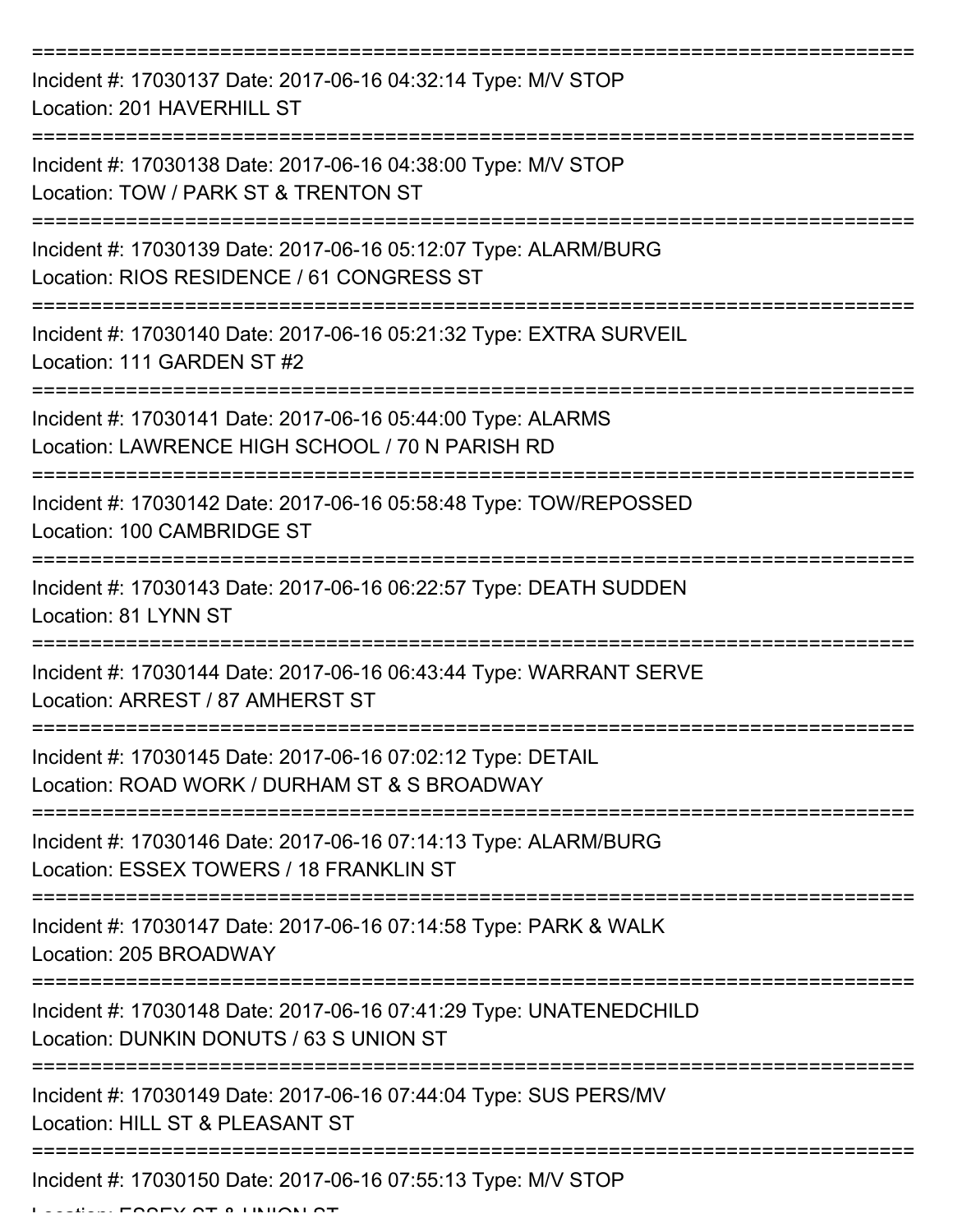| Incident #: 17030151 Date: 2017-06-16 07:55:57 Type: DETAIL<br>Location: ROAD WORK / BROADWAY & CANAL ST   |
|------------------------------------------------------------------------------------------------------------|
| Incident #: 17030152 Date: 2017-06-16 08:06:43 Type: INVESTIGATION<br>Location: 67 MARKET ST               |
| Incident #: 17030153 Date: 2017-06-16 08:11:46 Type: SUICIDE ATTEMPT<br>Location: 190 ANDOVER ST #A        |
| Incident #: 17030154 Date: 2017-06-16 08:47:45 Type: 209A/SERVE<br>Location: 80 BAILEY ST                  |
| Incident #: 17030155 Date: 2017-06-16 08:53:59 Type: AUTO ACC/NO PI<br>Location: 73 WINTHROP AV            |
| Incident #: 17030157 Date: 2017-06-16 09:15:36 Type: NOTIFICATION<br>Location: 23 BAILEY ST FL 2           |
| Incident #: 17030156 Date: 2017-06-16 09:16:32 Type: KEEP PEACE<br>Location: HAVERHILL ST & LAWRENCE ST    |
| Incident #: 17030158 Date: 2017-06-16 09:20:14 Type: INVESTIGATION<br>Location: 95 FOSTER ST               |
| Incident #: 17030159 Date: 2017-06-16 09:21:26 Type: MEDIC SUPPORT<br>Location: 5 KENDRICK ST              |
| Incident #: 17030160 Date: 2017-06-16 09:38:17 Type: INVEST CONT<br>Location: 90 LOWELL ST                 |
| Incident #: 17030161 Date: 2017-06-16 09:41:38 Type: M/V STOP<br>Location: 141 AMESBURY ST                 |
| Incident #: 17030163 Date: 2017-06-16 09:42:20 Type: INVESTIGATION<br>Location: 48 FAIRMONT ST FL 2        |
| Incident #: 17030162 Date: 2017-06-16 09:46:41 Type: SHOPLIFTING<br>Location: MARKET BASKET / 700 ESSEX ST |
| Incident #: 17030164 Date: 2017-06-16 10:13:25 Type: MAL DAMAGE                                            |

Location: 200 COMMANI CT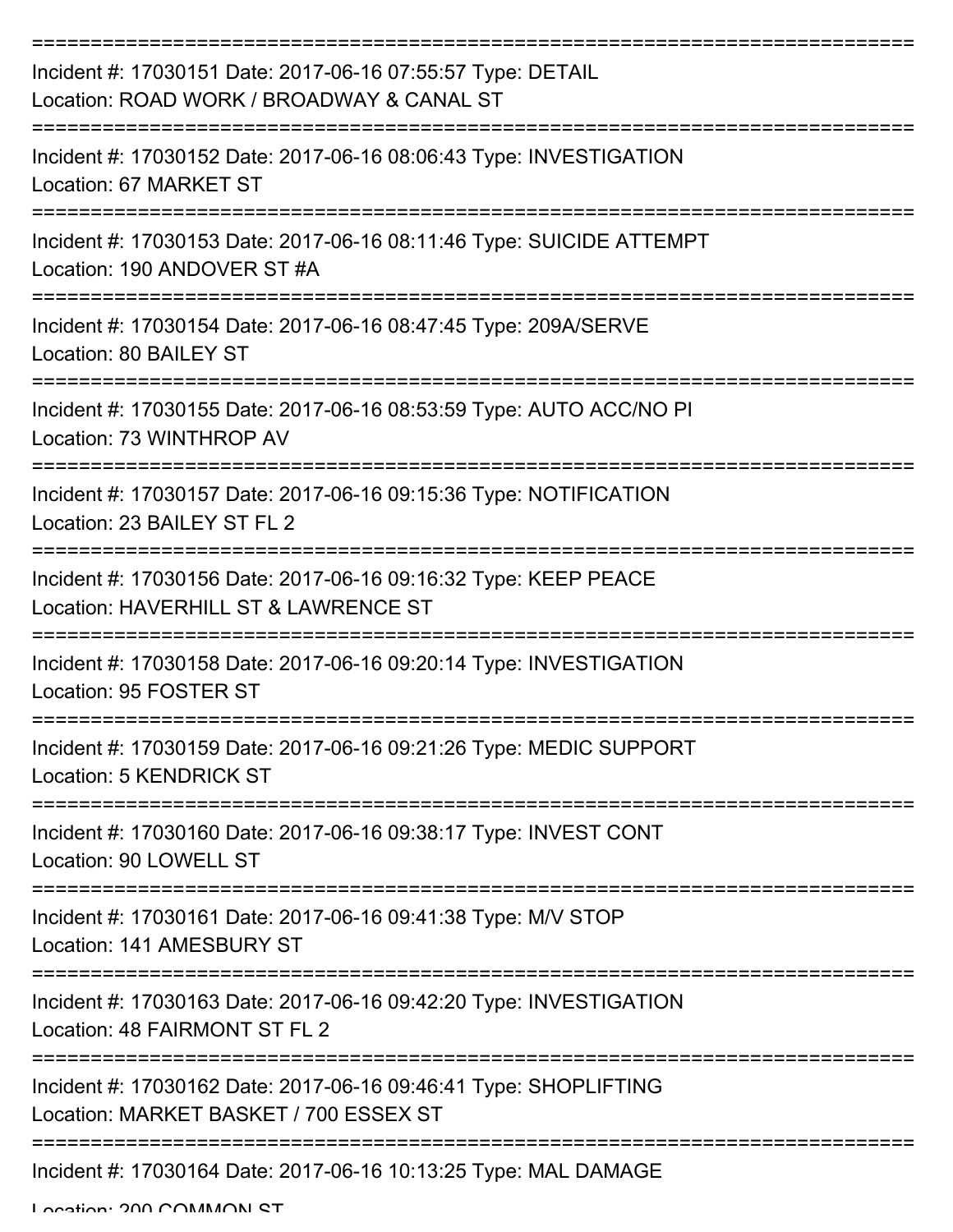| Incident #: 17030165 Date: 2017-06-16 10:20:45 Type: ALARM/BURG<br>Location: PEDRO RESD / 8 DANFORTH ST<br>:======================== |
|--------------------------------------------------------------------------------------------------------------------------------------|
| Incident #: 17030166 Date: 2017-06-16 10:28:13 Type: PARK & WALK<br>Location: BRADFORD ST & BROADWAY                                 |
| Incident #: 17030167 Date: 2017-06-16 10:40:26 Type: WARRANT SERVE<br><b>Location: SHEPARD ST</b>                                    |
| Incident #: 17030168 Date: 2017-06-16 10:47:27 Type: 209A/SERVE<br>Location: 93 BOXFORD ST<br>---------------------                  |
| Incident #: 17030169 Date: 2017-06-16 10:48:25 Type: 209A/SERVE<br>Location: 209 BAILEY ST                                           |
| Incident #: 17030170 Date: 2017-06-16 10:52:03 Type: 209A/SERVE<br>Location: 90 LOWELL ST<br>=====================                   |
| Incident #: 17030171 Date: 2017-06-16 10:56:49 Type: 209A/SERVE<br>Location: 90 LOWELL ST                                            |
| Incident #: 17030172 Date: 2017-06-16 11:00:57 Type: PARK & WALK<br>Location: BRADFORD ST & BROADWAY                                 |
| Incident #: 17030173 Date: 2017-06-16 11:04:46 Type: ANIMAL COMPL<br>Location: 30 AMHERST ST                                         |
| Incident #: 17030174 Date: 2017-06-16 11:11:18 Type: DISABLED MV<br><b>Location: FALLS BRIDGE</b>                                    |
| Incident #: 17030175 Date: 2017-06-16 11:17:23 Type: COURT DOC SERVE<br>Location: 270 E HAVERHILL ST                                 |
| Incident #: 17030176 Date: 2017-06-16 11:36:39 Type: 209A/SERVE<br>Location: 218 BROADWAY                                            |
| Incident #: 17030177 Date: 2017-06-16 11:55:12 Type: M/V STOP<br>Location: HMPSHIRE & BRADFORD                                       |
| Incident #: 17030178 Date: 2017-06-16 12:03:23 Type: M/V STOP<br>Location: 376 S BROADWAY                                            |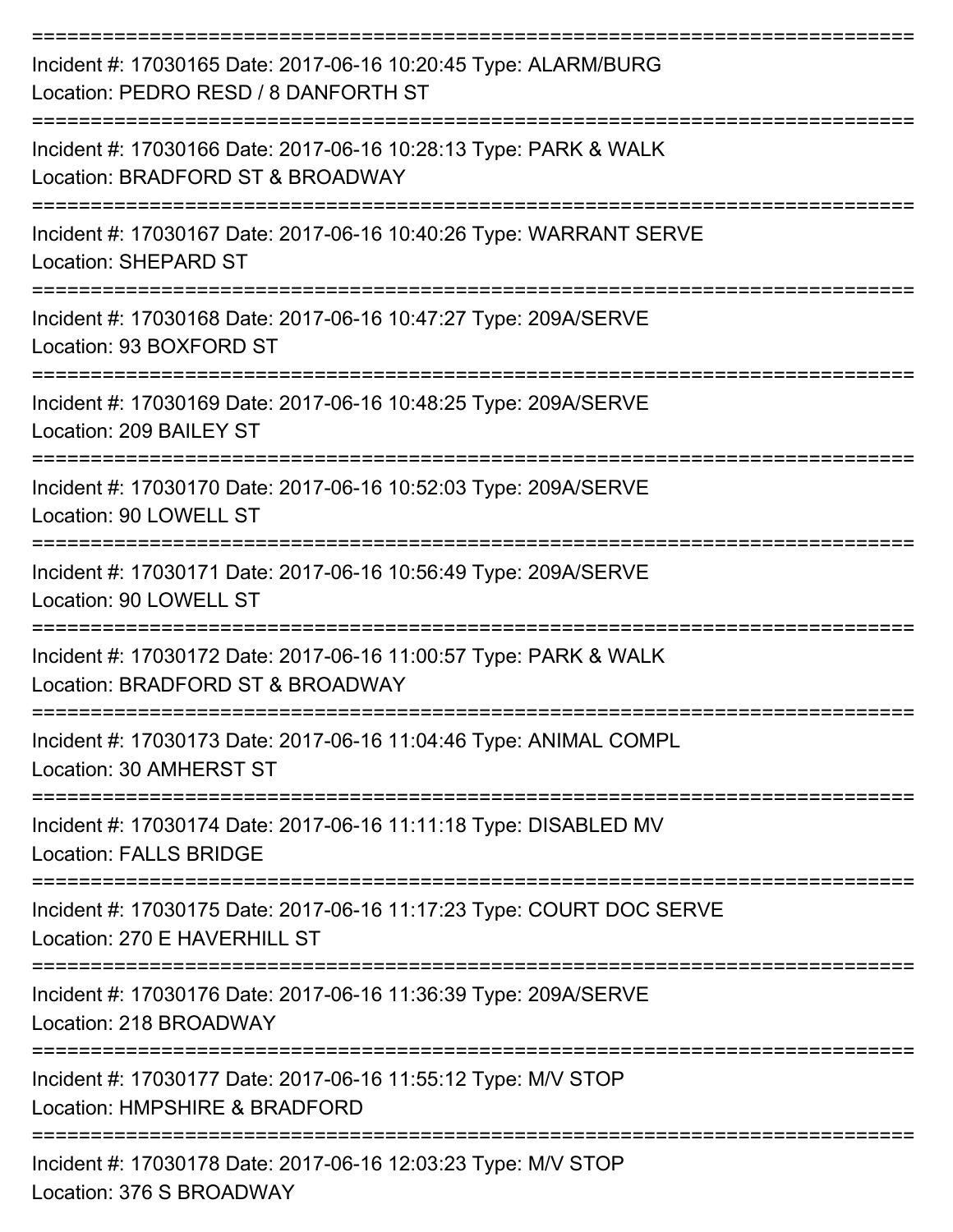| Incident #: 17030179 Date: 2017-06-16 12:06:59 Type: A&B D/W PAST<br>Location: 125 AMESBURY ST                                 |
|--------------------------------------------------------------------------------------------------------------------------------|
| Incident #: 17030180 Date: 2017-06-16 12:10:09 Type: SUS PERS/MV<br>Location: FAIRMONT ST & HOLLY ST<br>---------------------- |
| Incident #: 17030181 Date: 2017-06-16 12:20:38 Type: INVESTIGATION<br>Location: 15 MT VERNON CR                                |
| Incident #: 17030182 Date: 2017-06-16 12:21:43 Type: INVEST CONT<br>Location: 204 ESSEX ST                                     |
| Incident #: 17030183 Date: 2017-06-16 12:43:41 Type: FIGHT<br>Location: CEDAR ST & FRANKLIN ST                                 |
| Incident #: 17030185 Date: 2017-06-16 12:48:09 Type: MAL DAMAGE<br>Location: 321 E HAVERHILL ST                                |
| Incident #: 17030184 Date: 2017-06-16 12:49:06 Type: MAN DOWN<br>Location: 200 MERRIMACK ST                                    |
| Incident #: 17030186 Date: 2017-06-16 12:52:45 Type: MEDIC SUPPORT<br>Location: 52 UNION ST FL 1STFL                           |
| Incident #: 17030187 Date: 2017-06-16 12:53:56 Type: ALARM/HOLD<br>Location: LUPOLI CO / 280 MERRIMACK ST                      |
| Incident #: 17030188 Date: 2017-06-16 13:30:59 Type: CK WELL BEING<br>Location: 182 SARATOGA ST                                |
| Incident #: 17030190 Date: 2017-06-16 13:33:10 Type: MISSING PERS<br>Location: 177 BAILEY ST                                   |
| Incident #: 17030189 Date: 2017-06-16 13:34:00 Type: SUS PERS/MV<br>Location: CANAL ST & MARSTON ST                            |
| Incident #: 17030191 Date: 2017-06-16 13:40:39 Type: MISSING PERS<br>Location: 182 SARATOGA ST                                 |
| Incident #: 17030192 Date: 2017-06-16 13:42:10 Type: SUS PERS/MV<br>Location: 4 EAST ST                                        |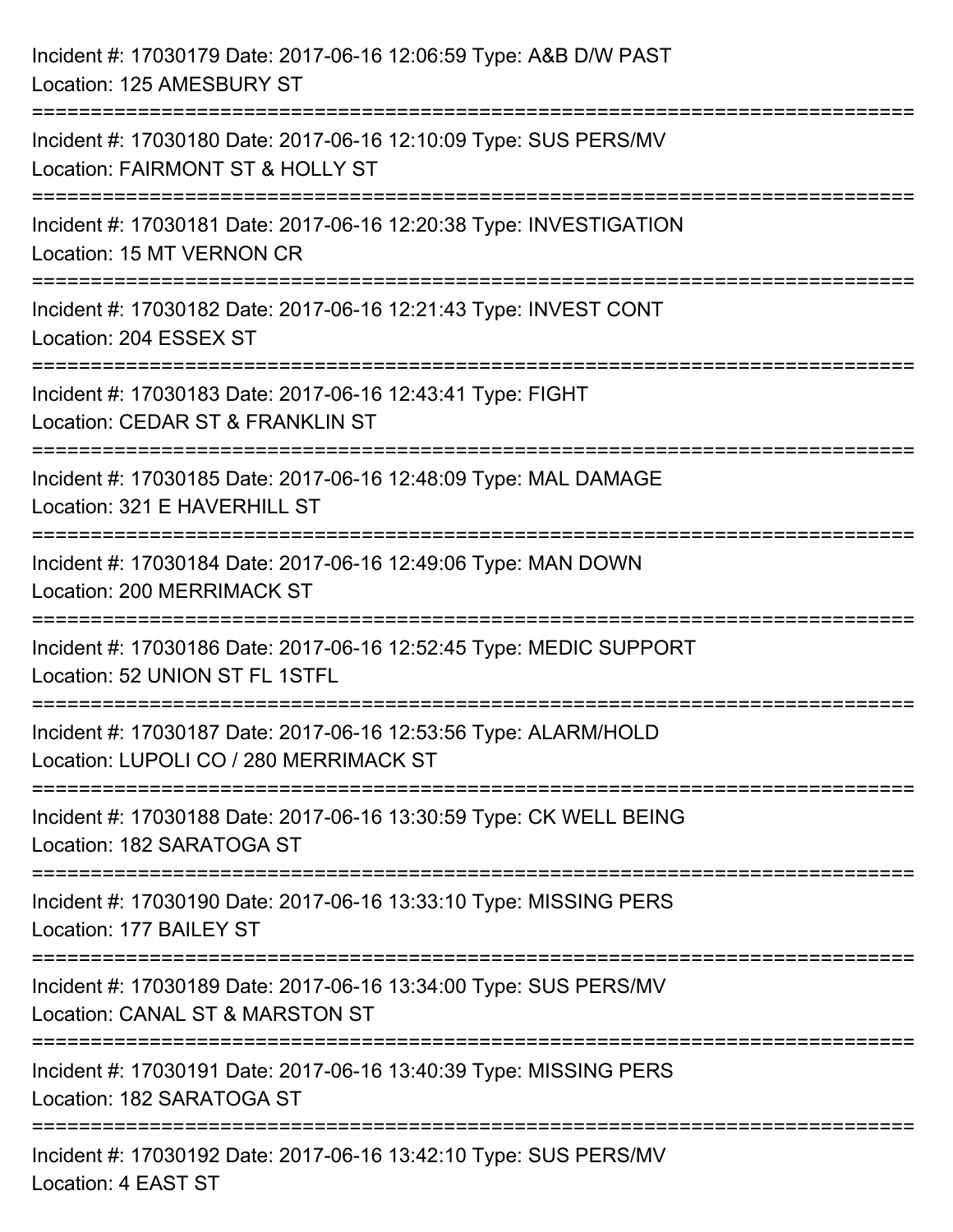| Incident #: 17030194 Date: 2017-06-16 13:59:19 Type: THREATS<br>Location: 31 INMAN ST FL 2                                                      |
|-------------------------------------------------------------------------------------------------------------------------------------------------|
| Incident #: 17030193 Date: 2017-06-16 14:00:21 Type: INVEST CONT<br>Location: HAVERHILL ST & MARGIN ST                                          |
| Incident #: 17030196 Date: 2017-06-16 14:07:01 Type: LOUD NOISE<br>Location: 86 EUTAW ST                                                        |
| Incident #: 17030195 Date: 2017-06-16 14:08:08 Type: NOISE ORD<br>Location: 105 HAWTHORNE WAY #APT219                                           |
| Incident #: 17030197 Date: 2017-06-16 14:19:27 Type: SUICIDE ATTEMPT<br>Location: 112 MARSTON ST #APT307                                        |
| Incident #: 17030198 Date: 2017-06-16 14:26:11 Type: DISTURBANCE<br>Location: 12 W DALTON ST                                                    |
| Incident #: 17030199 Date: 2017-06-16 14:48:44 Type: THREATS<br>Location: 89 RAILROAD ST FL 2                                                   |
| Incident #: 17030200 Date: 2017-06-16 14:57:10 Type: DRUG VIO<br>Location: 281 BROADWAY                                                         |
| Incident #: 17030201 Date: 2017-06-16 14:57:56 Type: DRUG VIO<br>Location: 58 SALEM ST                                                          |
| Incident #: 17030202 Date: 2017-06-16 15:00:52 Type: MEDIC SUPPORT<br>Location: WALGREENS / 220 S BROADWAY<br>================================= |
| Incident #: 17030205 Date: 2017-06-16 15:06:40 Type: LOST PROPERTY<br>Location: 16 MONTGOMERY ST                                                |
| Incident #: 17030203 Date: 2017-06-16 15:15:37 Type: DRUG VIO<br>Location: 222 BAILEY ST                                                        |
| Incident #: 17030204 Date: 2017-06-16 15:37:27 Type: M/V STOP<br>Location: 410 ESSEX ST                                                         |
| ______________________<br>Incident #: 17030206 Date: 2017-06-16 15:39:50 Type: DISTURBANCE<br>Location: 90 E HAVERHILL ST                       |

===========================================================================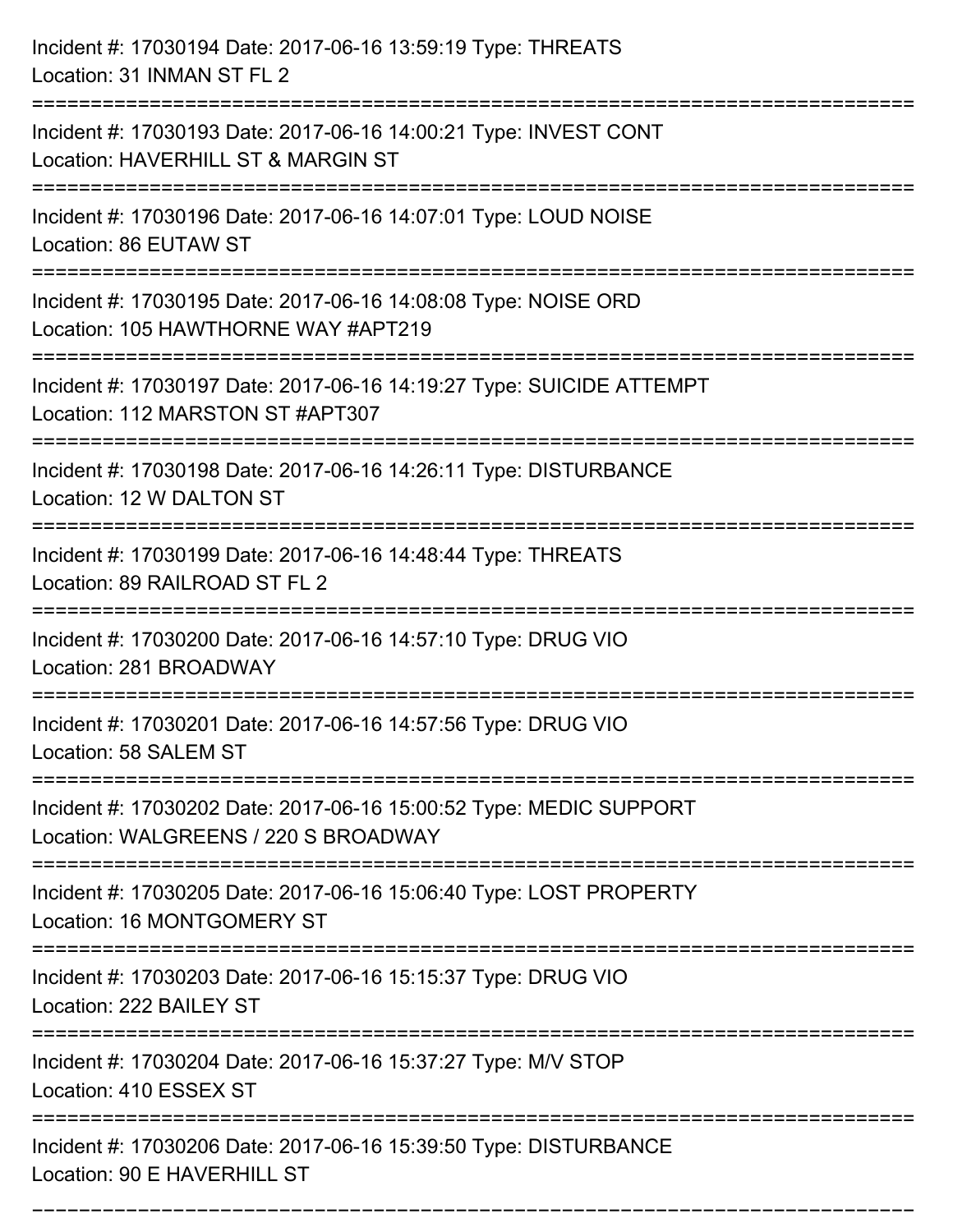| Incident #: 17030207 Date: 2017-06-16 15:43:48 Type: DISTURBANCE<br>Location: 25 BOWDOIN ST                                  |
|------------------------------------------------------------------------------------------------------------------------------|
| Incident #: 17030208 Date: 2017-06-16 15:47:51 Type: DISTURBANCE<br>Location: 7 BOXFORD ST                                   |
| Incident #: 17030209 Date: 2017-06-16 15:50:56 Type: M/V STOP<br><b>Location: CENTRAL BRIDGE</b><br>======================   |
| Incident #: 17030210 Date: 2017-06-16 16:06:34 Type: MV/BLOCKING<br>Location: 31 ARLINGTON ST                                |
| Incident #: 17030212 Date: 2017-06-16 16:08:13 Type: THREATS<br>Location: 31 INMAN ST FL 2                                   |
| Incident #: 17030211 Date: 2017-06-16 16:09:54 Type: AUTO ACC/UNK PI<br>Location: CVS / 205 S BROADWAY                       |
| Incident #: 17030213 Date: 2017-06-16 16:19:11 Type: MAN DOWN<br>Location: 200 COMMON ST<br>-------------------------------- |
| Incident #: 17030214 Date: 2017-06-16 17:09:40 Type: HIT & RUN PED<br>Location: 305 ESSEX ST                                 |
| Incident #: 17030215 Date: 2017-06-16 17:12:58 Type: AUTO ACC/NO PI<br>Location: BERKELEY ST & SWAN ST                       |
| Incident #: 17030216 Date: 2017-06-16 17:18:50 Type: M/V STOP<br>Location: AMESBURY ST & COMMON                              |
| Incident #: 17030217 Date: 2017-06-16 17:20:53 Type: M/V STOP<br>Location: ANDOVER ST & PARKER ST<br>:====================== |
| Incident #: 17030218 Date: 2017-06-16 17:33:28 Type: WARRANT SERVE<br>Location: 434 HAMPSHIRE ST                             |
| Incident #: 17030219 Date: 2017-06-16 17:39:55 Type: ALARM/BURG<br>Location: 616 ESSEX ST                                    |
| Incident #: 17030220 Date: 2017-06-16 17:51:34 Type: LARCENY/PAST<br>Location: 234 ESSEX ST                                  |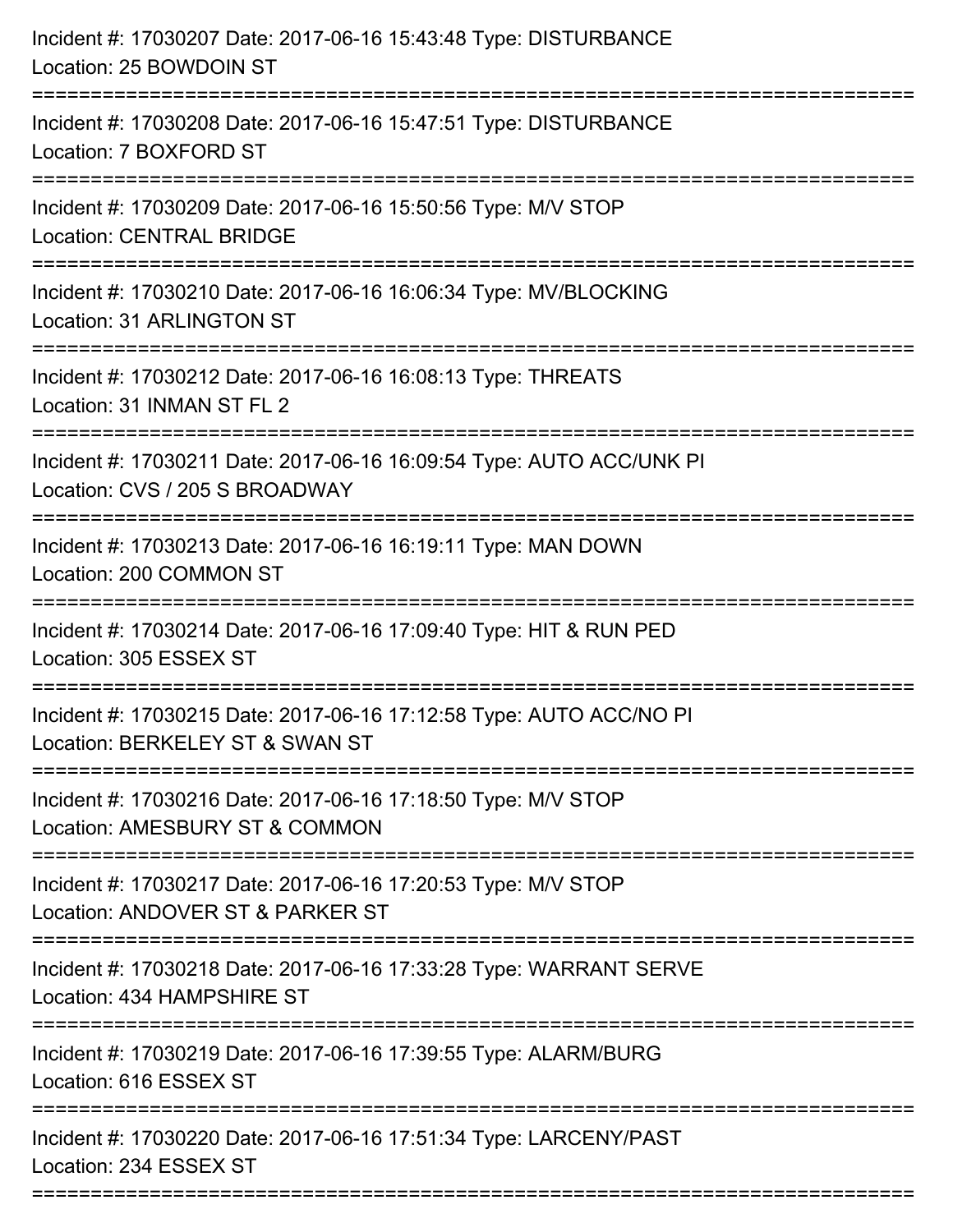Location: AAMESBURY & ESSEX

| Incident #: 17030222 Date: 2017-06-16 17:59:02 Type: M/V STOP<br>Location: MERRIMACK ST & PARKER ST                      |
|--------------------------------------------------------------------------------------------------------------------------|
| Incident #: 17030223 Date: 2017-06-16 18:00:20 Type: M/V STOP<br>Location: PARKER ST & SALEM ST                          |
| Incident #: 17030224 Date: 2017-06-16 18:05:35 Type: M/V STOP<br>Location: S UNION ST & SALEM ST                         |
| Incident #: 17030225 Date: 2017-06-16 18:07:05 Type: M/V STOP<br>Location: S UNION ST & SALEM ST                         |
| Incident #: 17030226 Date: 2017-06-16 18:07:05 Type: UNWANTEDGUEST<br>Location: 73 BOXFORD ST                            |
| Incident #: 17030227 Date: 2017-06-16 18:08:15 Type: ANIMAL COMPL<br>Location: 111 GARDEN ST                             |
| Incident #: 17030228 Date: 2017-06-16 18:08:18 Type: M/V STOP<br>Location: FOSTER ST & SALEM ST                          |
| Incident #: 17030229 Date: 2017-06-16 18:10:17 Type: M/V STOP<br>Location: S UNION ST & SALEM ST                         |
| Incident #: 17030230 Date: 2017-06-16 18:10:31 Type: AUTO ACC/NO PI<br>Location: ANDOVER ST & GLEN ST                    |
| ======================<br>Incident #: 17030231 Date: 2017-06-16 18:15:09 Type: DRUG OVERDOSE<br>Location: 320 S BROADWAY |
| Incident #: 17030232 Date: 2017-06-16 18:21:08 Type: M/V STOP<br>Location: MERRIMACK ST & S UNION ST                     |
| Incident #: 17030233 Date: 2017-06-16 18:22:28 Type: M/V STOP<br>Location: 265 ESSEX ST                                  |
| Incident #: 17030234 Date: 2017-06-16 18:26:21 Type: INVEST CONT<br>Location: 314 MARKET ST                              |
|                                                                                                                          |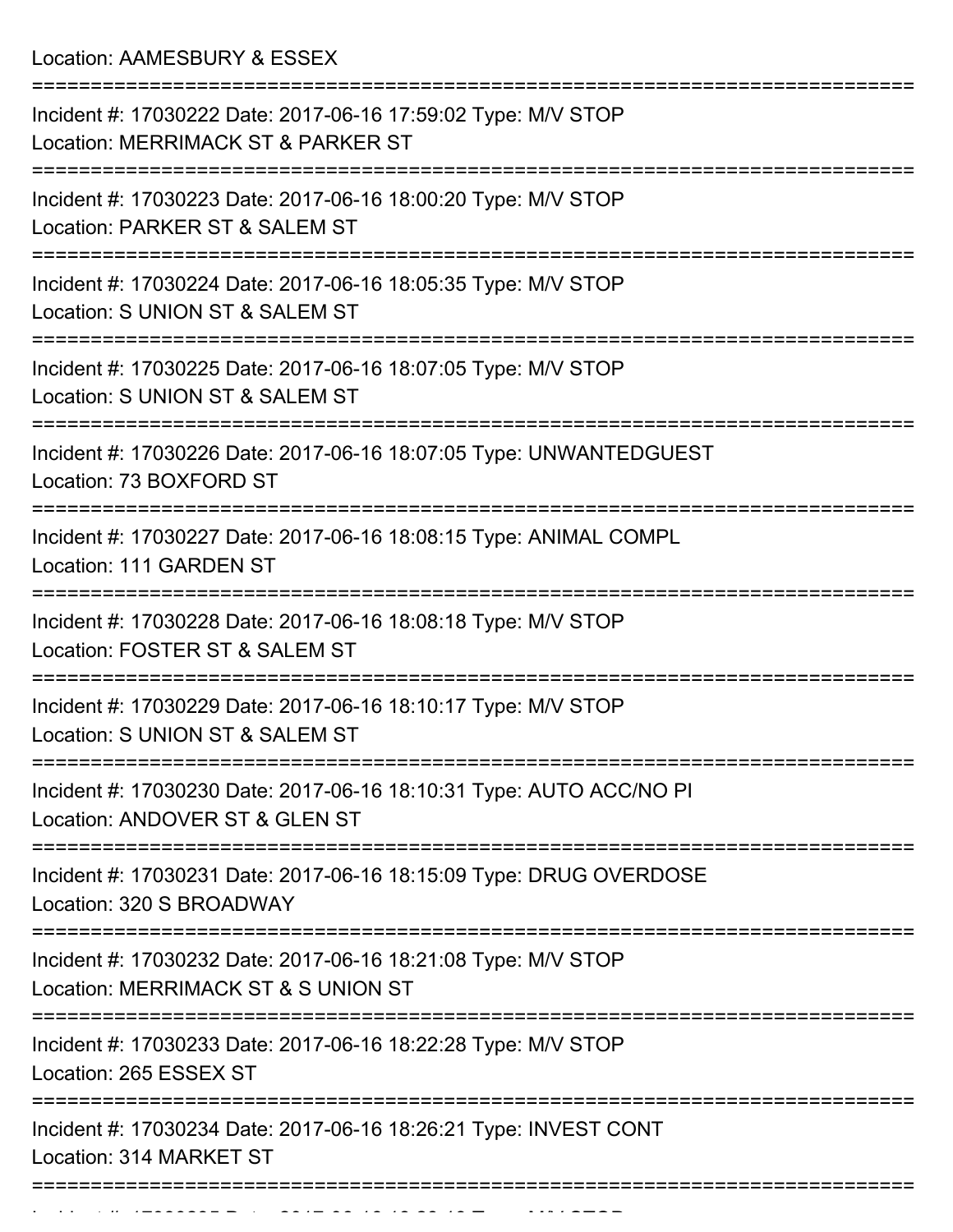Location: S UNION ST & SALEM ST

| Incident #: 17030236 Date: 2017-06-16 18:28:51 Type: M/V STOP<br>Location: CHESTNUT ST & SHORT ST       |
|---------------------------------------------------------------------------------------------------------|
| Incident #: 17030237 Date: 2017-06-16 18:30:15 Type: M/V STOP<br>Location: 120 CHESTNUT ST              |
| Incident #: 17030238 Date: 2017-06-16 18:31:13 Type: M/V STOP<br>Location: 265 ESSEX ST                 |
| Incident #: 17030239 Date: 2017-06-16 18:31:21 Type: M/V STOP<br>Location: PHILLIPS ST & SALEM ST       |
| Incident #: 17030240 Date: 2017-06-16 18:31:45 Type: M/V STOP<br>Location: CHESTNUT ST & SHORT ST       |
| Incident #: 17030241 Date: 2017-06-16 18:33:48 Type: M/V STOP<br>Location: 100 CHESTNUT ST              |
| Incident #: 17030242 Date: 2017-06-16 18:34:21 Type: INVESTIGATION<br><b>Location: 15 MT VERNON CIR</b> |
| Incident #: 17030243 Date: 2017-06-16 18:36:10 Type: M/V STOP<br>Location: ELM ST & JACKSON ST          |
| Incident #: 17030244 Date: 2017-06-16 18:38:44 Type: M/V STOP<br>Location: JACKSON ST & SUMMER ST       |
| Incident #: 17030245 Date: 2017-06-16 18:39:17 Type: M/V STOP<br>Location: 71 JACKSON ST                |
| Incident #: 17030250 Date: 2017-06-16 18:39:42 Type: M/V STOP<br>Location: FOSTER ST & SALEM ST         |
| Incident #: 17030246 Date: 2017-06-16 18:40:41 Type: M/V STOP<br>Location: ALBION ST & AVON ST          |
| Incident #: 17030247 Date: 2017-06-16 18:41:04 Type: CK WELL BEING<br>Location: 326 S UNION ST          |
|                                                                                                         |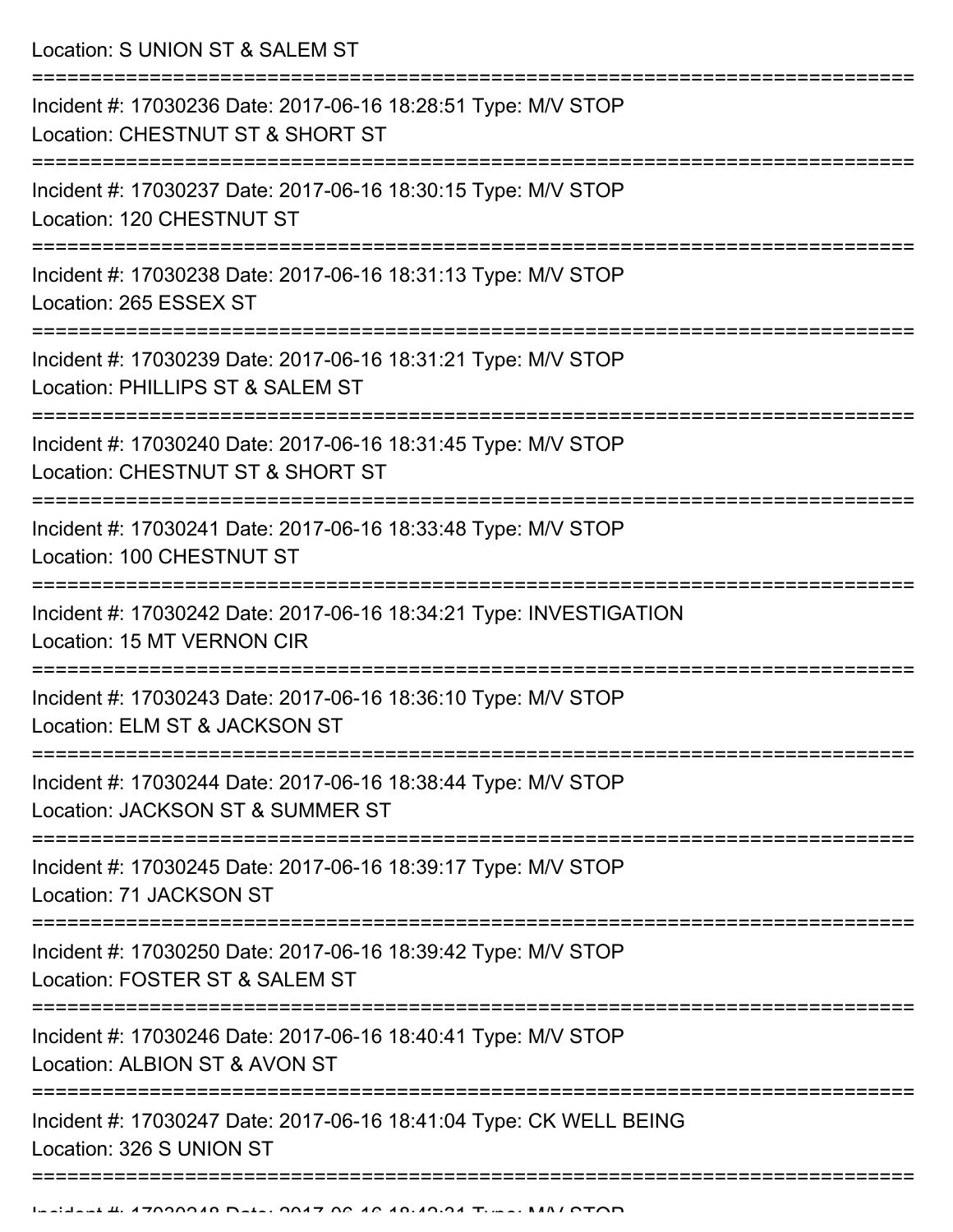| Location: 19 E HAVERHILL ST                                                                                                                 |
|---------------------------------------------------------------------------------------------------------------------------------------------|
| Incident #: 17030249 Date: 2017-06-16 18:42:43 Type: CK WELL BEING<br>Location: 51 N PARISH RD                                              |
| Incident #: 17030251 Date: 2017-06-16 18:47:20 Type: SUS PERS/MV<br><b>Location: N CANAL ST</b>                                             |
| Incident #: 17030252 Date: 2017-06-16 18:48:50 Type: HIT & RUN M/V<br>Location: 21 E HAVERHILL ST                                           |
| Incident #: 17030253 Date: 2017-06-16 18:57:24 Type: M/V STOP<br>Location: 9 BROADWAY                                                       |
| :===================================<br>Incident #: 17030254 Date: 2017-06-16 18:58:14 Type: M/V STOP<br>Location: BEACON ST & MT VERNON ST |
| Incident #: 17030255 Date: 2017-06-16 18:58:28 Type: M/V STOP<br>Location: PHILLIPS ST & SALEM ST                                           |
| Incident #: 17030256 Date: 2017-06-16 19:05:45 Type: M/V STOP<br>Location: LAWRENCE ST & MAPLE ST                                           |
| Incident #: 17030257 Date: 2017-06-16 19:06:00 Type: M/V STOP<br>Location: S UNION ST & SALEM ST                                            |
| Incident #: 17030258 Date: 2017-06-16 19:12:16 Type: M/V STOP<br>Location: FOSTER ST & SALEM ST                                             |
| Incident #: 17030259 Date: 2017-06-16 19:16:57 Type: M/V STOP<br>Location: 265 ESSEX ST                                                     |
| Incident #: 17030260 Date: 2017-06-16 19:18:30 Type: INVEST CONT<br>Location: 30 MARGIN ST                                                  |
| Incident #: 17030261 Date: 2017-06-16 19:20:15 Type: M/V STOP<br>Location: PARKER ST & SPRINGFIELD ST                                       |
| Incident #: 17030262 Date: 2017-06-16 19:21:38 Type: M/V STOP<br>Location: JACKSON ST & SUMMER ST                                           |
| Incident #: 17030263 Date: 2017-06-16 19:25:34 Type: SUS PERS/MV                                                                            |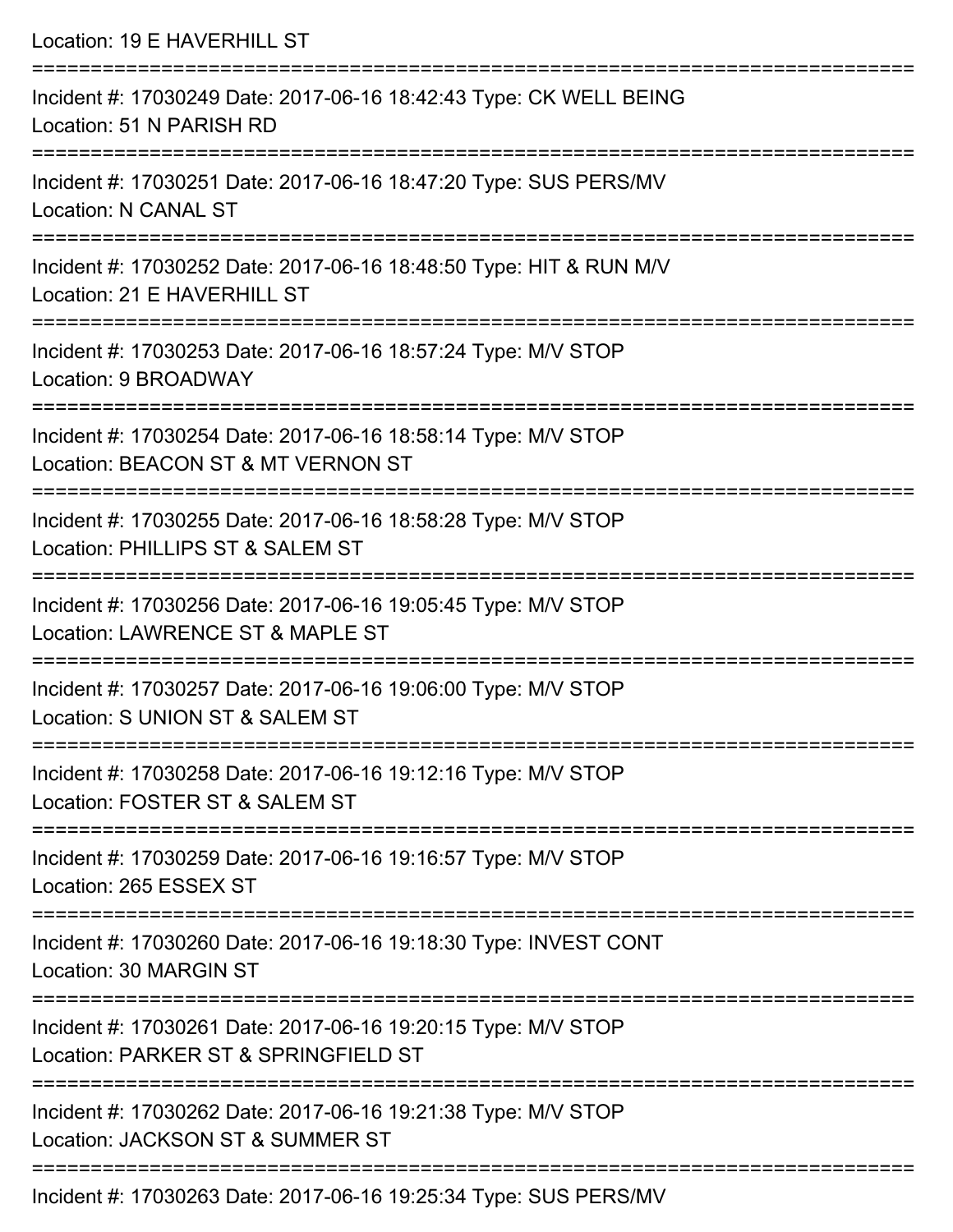| Incident #: 17030264 Date: 2017-06-16 19:28:17 Type: M/V STOP<br>Location: 144 COMMON ST                                |
|-------------------------------------------------------------------------------------------------------------------------|
| Incident #: 17030265 Date: 2017-06-16 19:31:43 Type: DOMESTIC/PAST<br>Location: 293 JACKSON ST                          |
| Incident #: 17030266 Date: 2017-06-16 19:34:47 Type: M/V STOP<br>Location: 151 ESSEX ST                                 |
| Incident #: 17030267 Date: 2017-06-16 19:35:43 Type: M/V STOP<br>Location: 11 LAWRENCE ST                               |
| Incident #: 17030268 Date: 2017-06-16 19:40:42 Type: M/V STOP<br>Location: 2 MUSEUM SQ                                  |
| Incident #: 17030269 Date: 2017-06-16 19:41:51 Type: M/V STOP<br>Location: 93 ESSEX ST                                  |
| Incident #: 17030270 Date: 2017-06-16 19:44:14 Type: HIT & RUN M/V<br>Location: KENTUCKY FRIED CHICKEN / 490 S UNION ST |
| Incident #: 17030271 Date: 2017-06-16 19:44:52 Type: M/V STOP<br>Location: COMMON ST & LAWRENCE ST                      |
| Incident #: 17030272 Date: 2017-06-16 19:48:52 Type: M/V STOP<br>Location: HAMPSHIRE ST & LOWELL ST                     |
| Incident #: 17030273 Date: 2017-06-16 19:50:11 Type: M/V STOP<br>Location: 196 LAWRENCE ST                              |
| Incident #: 17030274 Date: 2017-06-16 19:56:33 Type: M/V STOP<br>Location: 439 S UNION ST                               |
| Incident #: 17030275 Date: 2017-06-16 19:59:52 Type: ALARM/BURG<br>Location: ELDER SERVICES / 280 MERRIMACK ST #400     |
| Incident #: 17030276 Date: 2017-06-16 20:00:42 Type: M/V STOP<br>Location: 2 MUSEUM SQ                                  |
| Incident #: 17030277 Date: 2017-06-16 20:07:59 Type: WARRANT SERVE                                                      |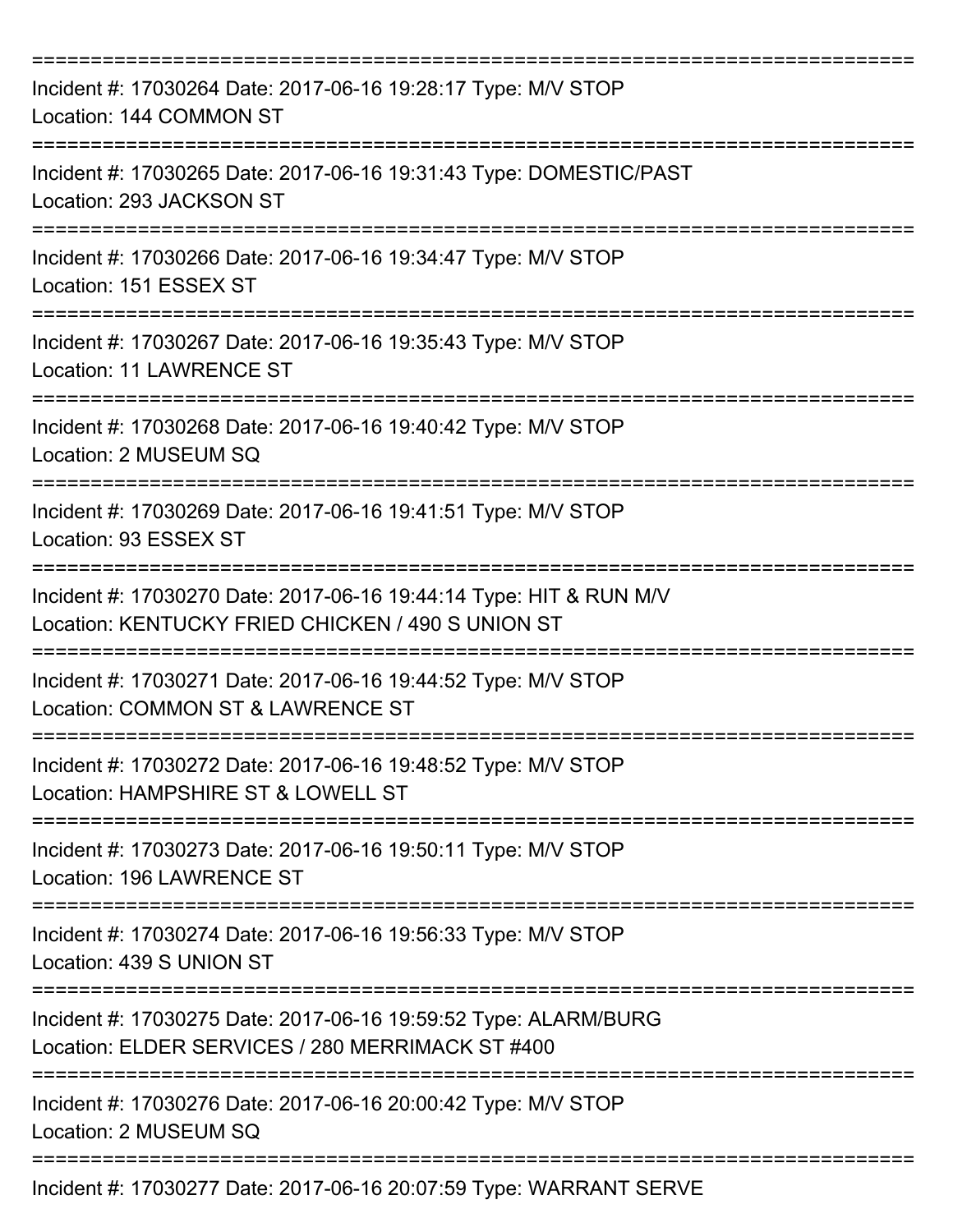| Incident #: 17030278 Date: 2017-06-16 20:17:05 Type: UNWANTEDGUEST<br>Location: 351 BROADWAY             |
|----------------------------------------------------------------------------------------------------------|
| Incident #: 17030280 Date: 2017-06-16 20:21:39 Type: LARCENY/PAST<br>Location: 53 EUTAW ST               |
| Incident #: 17030279 Date: 2017-06-16 20:26:59 Type: M/V STOP<br>Location: FITZ ST & LAWRENCE ST         |
| Incident #: 17030281 Date: 2017-06-16 20:36:19 Type: COURT DOC SERVE<br><b>Location: 90 SUMMER ST</b>    |
| Incident #: 17030282 Date: 2017-06-16 20:42:15 Type: M/V STOP<br>Location: LAWRENCE ST & TRENTON ST      |
| Incident #: 17030283 Date: 2017-06-16 20:52:57 Type: M/V STOP<br>Location: BROADWAY & TREMONT ST         |
| Incident #: 17030284 Date: 2017-06-16 21:17:11 Type: M/V STOP<br>Location: 2 MUSEUM SQ                   |
| Incident #: 17030285 Date: 2017-06-16 21:22:28 Type: ASSSIT OTHER PD<br>Location: ESSEX ST & LAWRENCE ST |
| Incident #: 17030286 Date: 2017-06-16 21:25:41 Type: M/V STOP<br>Location: ESSEX ST & LAWRENCE ST        |
| Incident #: 17030287 Date: 2017-06-16 21:27:17 Type: M/V STOP<br>Location: HAVERHILL ST & LAWRENCE ST    |
| Incident #: 17030288 Date: 2017-06-16 21:31:32 Type: M/V STOP<br>Location: BRUCE ST & KNOX               |
| Incident #: 17030289 Date: 2017-06-16 21:40:07 Type: M/V STOP<br>Location: 100 BERKELEY ST               |
| Incident #: 17030291 Date: 2017-06-16 21:41:02 Type: M/V STOP<br>Location: S BROADWAY & SHATTUCK ST      |
| Incident #: 17030290 Date: 2017-06-16 21:41:13 Type: M/V STOP                                            |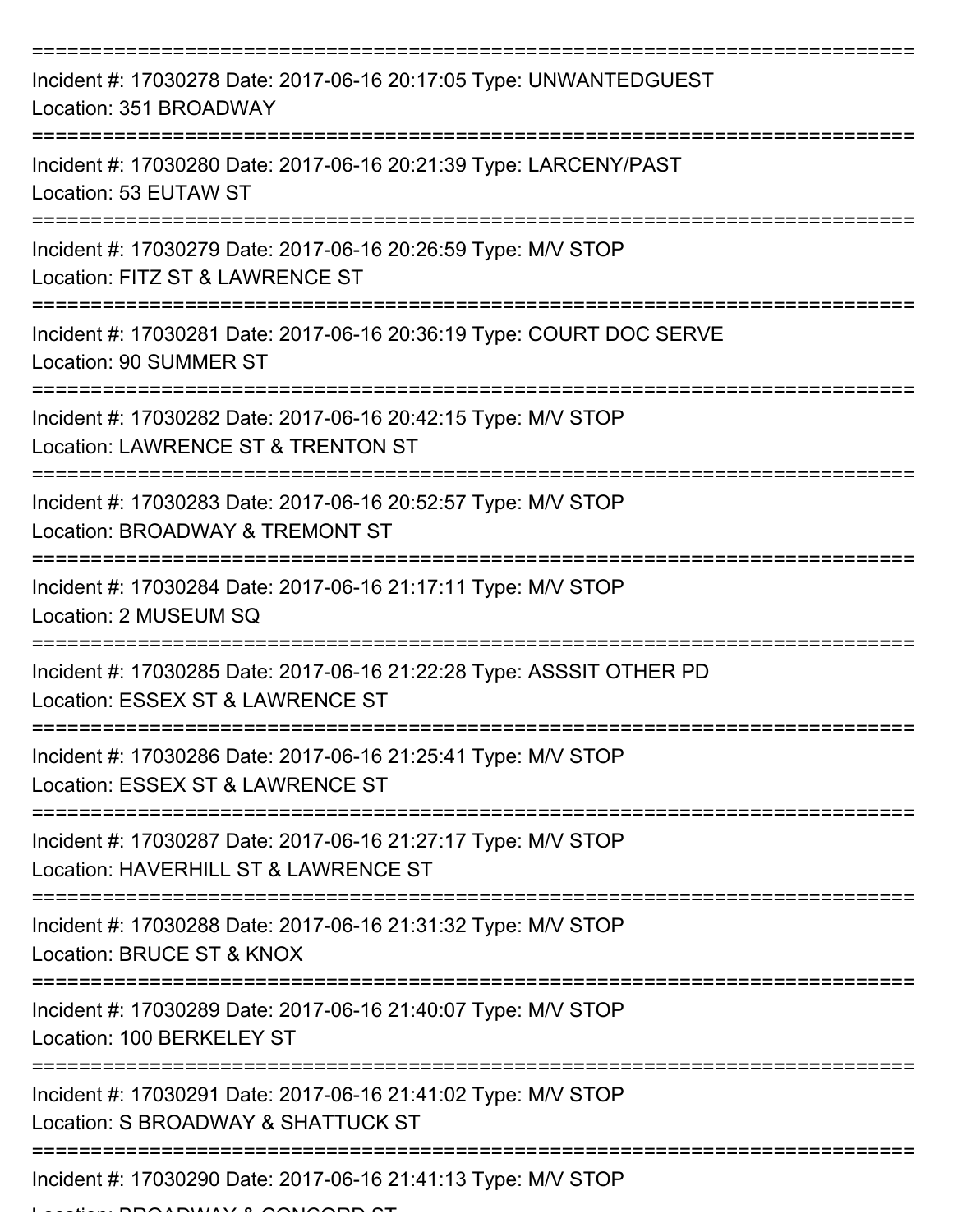| Incident #: 17030292 Date: 2017-06-16 21:49:05 Type: M/V STOP<br>Location: BERKELEY ST & JACKSON ST  |
|------------------------------------------------------------------------------------------------------|
| Incident #: 17030293 Date: 2017-06-16 21:49:28 Type: M/V STOP<br>Location: BROADWAY & WATER ST       |
| Incident #: 17030294 Date: 2017-06-16 21:49:34 Type: M/V STOP<br>Location: ADAMS ST & BEACON ST      |
| Incident #: 17030295 Date: 2017-06-16 21:52:09 Type: M/V STOP<br>Location: ALLYN TER & BERKELEY ST   |
| Incident #: 17030296 Date: 2017-06-16 21:54:37 Type: A&B PAST<br>Location: 9 ELM ST FL 3             |
| Incident #: 17030297 Date: 2017-06-16 22:07:20 Type: AUTO ACC/NO PI<br>Location: 65 S UNION ST       |
| Incident #: 17030298 Date: 2017-06-16 22:10:33 Type: M/V STOP<br>Location: BERKELEY ST & KNOX ST     |
| Incident #: 17030299 Date: 2017-06-16 22:18:47 Type: SUS PERS/MV<br>Location: 205 BROADWAY           |
| Incident #: 17030300 Date: 2017-06-16 22:23:23 Type: M/V STOP<br>Location: BERKELEY ST & KNOX ST     |
| Incident #: 17030301 Date: 2017-06-16 22:24:55 Type: M/V STOP<br>Location: AVON ST & BRUCE ST        |
| Incident #: 17030302 Date: 2017-06-16 22:36:29 Type: M/V STOP<br>Location: ALLSTON ST & PLEASANT TER |
| Incident #: 17030303 Date: 2017-06-16 22:36:47 Type: M/V STOP<br>Location: S UNION ST & SALEM ST     |
| Incident #: 17030304 Date: 2017-06-16 22:37:30 Type: M/V STOP<br>Location: EASTON ST & STATE ST      |
| Incident #: 17030305 Date: 2017-06-16 22:40:52 Type: M/V STOP                                        |